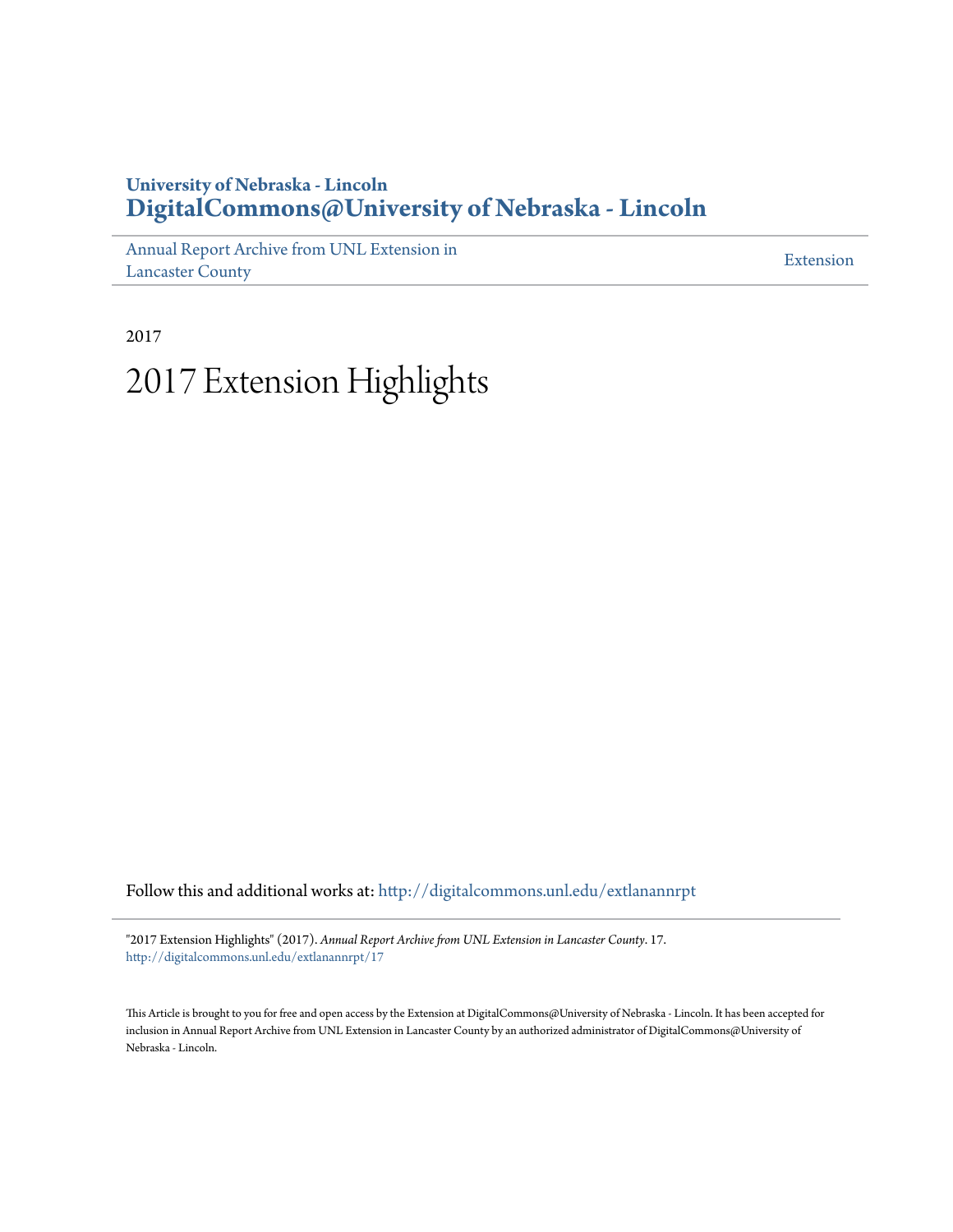Nutrition Resources — Extension Educator Alice Henneman increases outreach by sharing materials she develops for in-person programs on the *food.unl.edu* website, email newsletters and social media. "Makeover Your Leftovers" presentations were attended by over 250 people and the online materials were viewed over 2,200 times in three months. Online feedback included, "Good information that my clients, and myself, can use." Henneman also presents nationally on how she conducts programs (pictured at a poster session during a national conference).

Nutrition Education Program — NEP helps families on limited budgets make healthier food choices and choose physically active lifestyles. Two projects introduced this year changed Lincoln's food retail to make eating healthy easier. "Double Up Food Bucks" increased the amount of money Supplemental Nutrition Assistance Program customers in Lincoln spent on fruit and vegetables by 40–89% per retail site. "Choose Healthy Here" helped stores improve their selection of healthy foods through marketing and educational support. Pictured is Extension Assistant Meredith Hein (front) with a store manager.

Early Childhood Development Trainings for Child-Care Providers - in 2017, Extension taught or coordinated 99 early childhood trainings for local child-care professionals. Total attendance was 1,854, generating 413 in-service hours approved by the Nebraska Department of Health & Human Services. 86% of participants at Early Learning Guidelines trainings indicated they would use "a lot" or a "great deal" of what they learned during the trainings in their work. Pictured is Extension Educator Jaci Foged (second from right) teaching a CPR and first aid training.

Food, Nutrition & Health

**N**EBRASKA EXTENSION is your local connection to university research-based information. Nebraska Extension in Lancaster County is a partnership between Lancaster County, University of Nebraska–Lincoln and the U.S. Department of Agriculture. We extend knowledge, provide solutions and change lives in these educational program areas:

- Community Environment
- Food, Nutrition & Health
- Cropping & Water Systems
- 4-H Youth Development
- Learning Child
- Beef Systems
- Community
- Vitality



Cover Crops Conference - Extension Educator Tyler Williams (standing far left) and other colleagues organized a conference, "Opportunities for Growing and Grazing Cover Crops," during the Lancaster County Super Fair. It was attended by 150 crop growers and cattle operators from 35 counties, representing 80,000 acres of farm ground and 9,600 head of beef cows. 73% said they plan to expand, modify or start a new practice from the information learned and estimated a value gained of \$18 per acre.

Emerald Ash Borer Injection Workshop at a two-day workshop, 33 professional arborists learned how each of the seven commonly used commercial injection systems differ in application and effectiveness. Extension Educator Sarah Browning (far left) led development of this program in association with the Nebraska Arborist Association. Phil Pierce, retired Omaha City Forester, said, "The equipment demonstrations helped tree professionals compare and select the best treatment methods for their customers.'



# 2017 Extension Highlights







Onsite Wastewater Professional Development Trainings — this year, 357 certified wastewater professionals attended 9 trainings across the state. Extension Educator Meghan Sittler (second from right) organized and co-led the workshops in partnership with the Nebraska On-site Wastewater Association and Nebraska Department of Environmental Quality. 91% of attendees indicated they increased their understanding of key and emerging issues. Comments from participants included, "I will be able to take a lot of this information home to use on my job sites."





Termite Academy - Extension Educator Jody Green (third from left) partnered with industry professionals, UNL faculty and the Nebraska Department of Agriculture in presenting a two-day, hands-on termite academy to train pest management professionals. Emphasis was on pesticide safety, following the label, calibrating equipment and proper/legal application of termiticides. Attendees rated each of the 16 sessions as either "good" or "excellent," and 100% said they would recommend this termite training to someone in the industry.



Growing Healthy Kids Nutrition Program — GHK provides nutrition kits with curriculum and supplies for teachers to teach hands-on activities in K–2nd grade classrooms at Lincoln Public Schools not served by the Nutrition Education Program. Last year, 5,093 students gained the knowledge and skills to make healthy food choices and how to incorporate physical activity into their day. Extension Educator Alyssa Havlovic (far right) leads one or two lessons in most classrooms. In the fall of 2017, the program expanded to 3rd–5th grades.



Extension helps people *solve real-world problems*